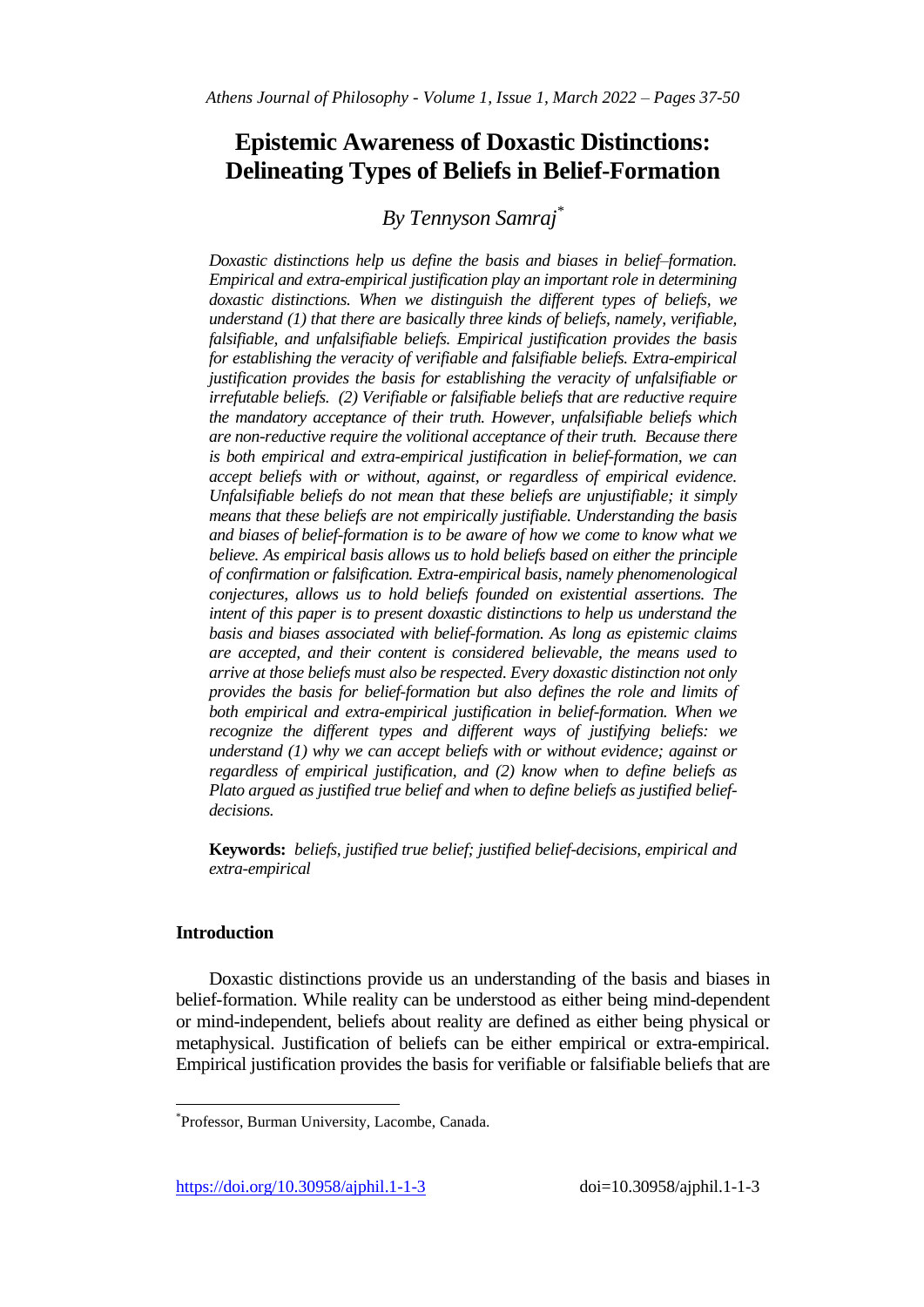1

reductive in nature. The acceptance of reductive beliefs is non-volitional. Extraempirical justification provides the basis for unfalsifiable or irrefutable beliefs that are non-reductive in nature. Belief in the cognitive self (sentience), rational self (sapience), volitional self (freedom), moral self (morals), and the divine self (God) are considered non-reductive in nature (Kierkegaard 1987). Acceptance of nonreductive beliefs is volitional. 'Unfalsifiable' beliefs do not mean they are unjustifiable beliefs; it simply means that they cannot be empirically falsified<sup>1</sup>. This, however, does not give us the liberty to believe in what is impossible (Wilkinson 2016). What it means is that beliefs can be justified for reasons other than what is empirically justifiable. Beliefs based on extra-empirical justification are believable as phenomenological conjectures. Phenomenological conjectures provide the basis for the veracity of metaphysical beliefs. From Plato's time, epistemology has tried to define the different types of beliefs without defining the role empirical or non-empirical justification play in defining the types of beliefs in belief-formation. In this paper, an attempt is made to show how belief-distinctions explain belief-formation, keeping in mind the end-goal of belief is "believing" in both physical and metaphysical truths (Engel 2004). While beliefs can be rational or empirical, verifiable or unverifiable, falsifiable or unfalsifiable, all beliefs are mental states. As mental or cognitive states, they can be defined, defended, and believed with or without, against, and regardless of empirical evidence because the empirical proof is evidence only for reductive beliefs and not the basis for nonreductive beliefs.

Plato argued both in Theaetetus and Meno that knowledge can be defined as justified true belief. This was challenged by Gettier, who argued that the tripartite analysis–namely, the truth condition, the epistemic condition, and the justification condition can only prevent lucky guessing but cannot prevent lucky truth (Gettier 1993). Hume and Kant's distinguished knowledge being either *a priori* or *a posterior* based on how we come to know what we know. Hume argued that beliefs are either sense-evident or self-evident, as such beliefs are either synthetic or analytic. Kant argued beliefs are either contingent or necessary—'true' in a given world or 'true' in all possible worlds. Pojman argued that beliefs are either caused or chosen, as such beliefs are either volitional or non-volitional. Popper and Russel argued that beliefs depending on how beliefs are ascertained are either confirmable or falsifiable. In medieval times due to the question of the ambiguity of sentences, beliefs were considered either as *de dicto* or *de re*. Tarski's argued that when beliefs are defined as true or false, beliefs are considered either '*closed'* or '*open*' (Tarski 1993). Kierkegaard (1987, p. 16) argued that while empirical beliefs can be considered as being either true or false, extra-empirical beliefs or phenomenological conjectures are an either/or matter. Foundationlists and coherentists argue that beliefs are basic or non-basic, depending on whether other beliefs support beliefs or not.

When we recognize the nature of different types of beliefs: we  $(1)$  understand why we can accept beliefs with or without; against or regardless of empirical evidence, (2) understand when the acceptance of beliefs are mandatory or nonvolitional and when the acceptance of beliefs are non-mandatory or volitional. (3)

<sup>&</sup>lt;sup>1</sup>In scientific terms falsifiability can be considered synonymous with testability.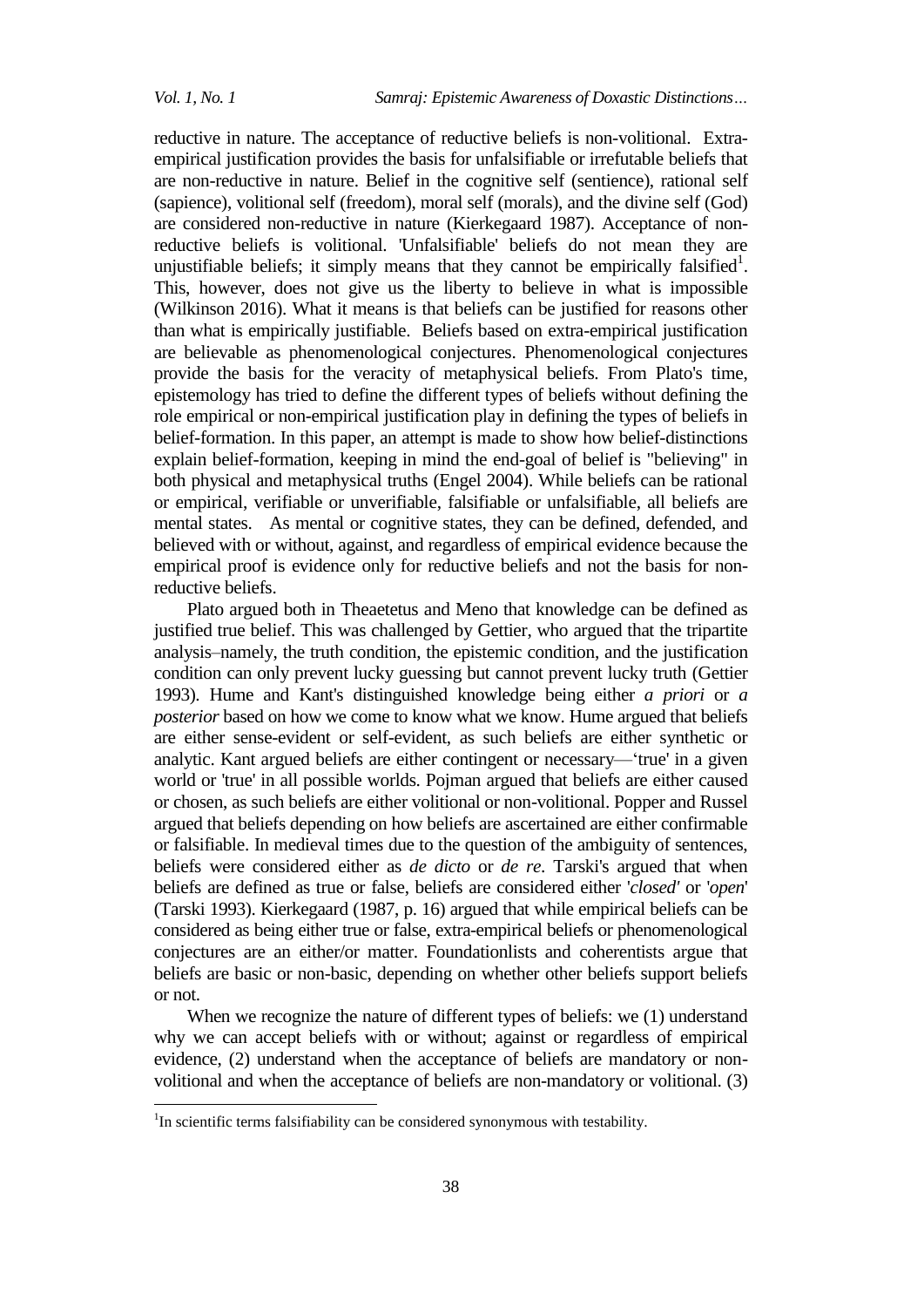understand when to define beliefs as *justified true belief* and when to define beliefs as *justified belief-decision*.<sup>2</sup> What we believe is either believable or unbelievable, falsifiable or unfalsifiable, verifiable or unverifiable, and what exists is either reducible or irreducible (Maudlin 2020). What is reducible is an empirical given and constitutes empirical knowledge; what is irreducible cannot be an empirical given, as such constitutes metaphysical knowledge. Metaphysical conjectures require a decision for or against what is known, hence called "justified beliefdecision." Both empirical and extra-empirical justification are used to establish the veracity of beliefs to avoid erroneous beliefs, for there are falsifiable and unfalsifiable beliefs. Empirical justification can take care of establishing the veracity of falsifiable beliefs, and extra-empirical justification can take care of the veracity of unfalsifiable beliefs, such as existential assertions as "I am free" and phenomenological conjectures such as "there is God" (Northcott 2019). What must be noted is that empirical evidence is one way but not the only way belief claims are justified.

#### **State Consciousness, Access Consciousness and Belief Distinctions**

State consciousness as defined by Rosenthal (2002, p. 208) and Access consciousness as defined by Block (2002, p. 407) allows us to know both what we know and how we know what we know in belief-formation. Access consciousness allows us not only to be aware of whether what we know is true or false but also allows us to classify doxastic distinctions (Conee 1988, p. 394). Belief distinction can be classified into three categories. (1) Epistemological distinction *or a priori/ a posteriori* distinction allows us to distinguish *how we come to know what we know.* What we know is either sense-evident or self-evident. (2) Semantic distinction or synthetic/analytical distinction allows us to hold beliefs either by virtue of experience or held as true by definition. Here, the distinction is based on whether the predicate is contained in the subject or not. (3) Metaphysical distinction or contingent/necessary distinction allows us to define beliefs as true in a given world or true in all possible worlds. Contingency and necessity or two metaphysical concepts that are indivisible. For instance, Newton's discovery of the contingency of gravity to a given mass and his projection of gravity as a fundamental part of the universe is a metaphysical claim. We can make metaphysical claims about what is true in all possible worlds based on what is true in a given world, even though we have not been to all possible worlds.

## **A Priori /A Posterior Distinction—Epistemic Distinction**

Based on how beliefs are formulated**,** beliefs are either based on the data of one's senses or the dictates of one's reason. Beliefs are either sense–evident or selfevident. Beliefs are based on either experience or independent of experience. What

 $\overline{a}$ 

 $2$ I developed this idea in my book (Samraj 2007).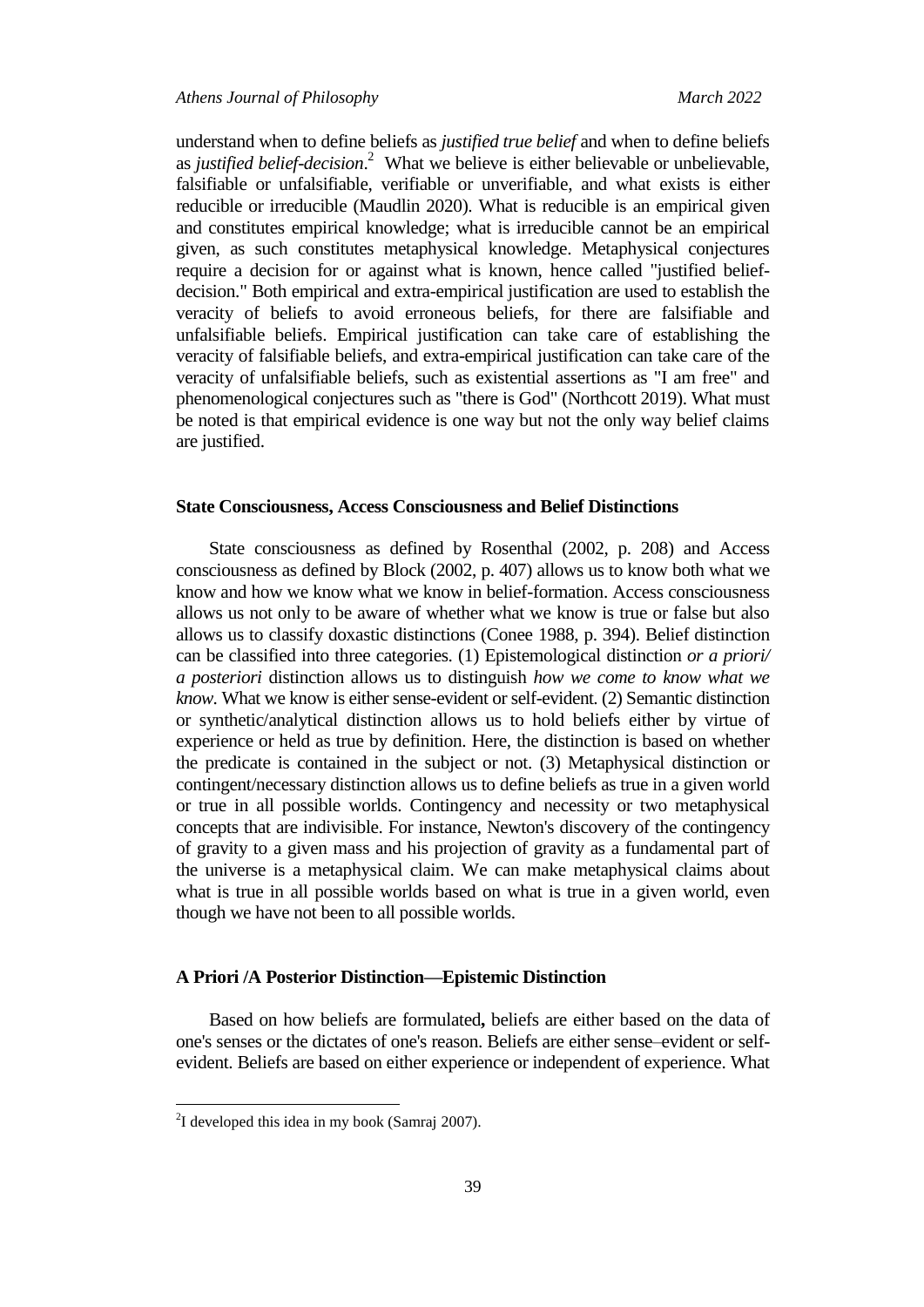*Vol. 1, No. 1 Samraj: Epistemic Awareness of Doxastic Distinctions…*

is interesting about beliefs based on experience is that we do not have a choice in accepting or rejecting such beliefs. Belief in empirical truths is mandatory and non-volitional. We have to accept beliefs that are formulated by one's senses. Beliefs that are based on empirical or rational evidence, like in physical sciences or in mathematics, we have to believe. Sugar is sweet, or that  $2+2=4$  are examples of beliefs that we have to accept. Thus there are two types of knowledge—namely empirical knowledge and rational knowledge, based on two types of justification —*a priori* justification and *a posterior* justification. Both *a posteriori* necessity and *a priori* necessity provide the basis for the content of belief-formation.

### **Synthetic/Analytical Distinction—Semantic Distinction**

Based on whether the predicate is contained in the subject or not, we can further distinguish beliefs based on whether beliefs are held as true by definition or held as true by or because of experience. Kant argued that the synthetic/analytical distinction was strictly based on whether the predicate is part of the subject or not (Kant 1991). Some beliefs are held as true by definition, and some beliefs are held as true by and because of experience. Beliefs that are true by definition entails that the predicate is contained in the subject. Beliefs that are held as true because of experience entail that the predicate is not contained in the subject. Triangle has three sides is an example where the predicate is contained in the subject—the triangle. Whereas sugar is sweet is such that the predicate is not contained in the subject. The predicate is either contained in the subject or the predicate is made known by experience. God is a good example of something that is true by definition. According to Epicurus, immortality is the only thing that we can be sure about God. Immortality defines who God is (Sher 2001, p. 616). The essence of God is based on the ideality of God—namely immortality and not the identity of God. We can comprehend the ideality of God without having any information about the identity of God.

## C**ontingent/Necessity Distinction—Metaphysical Distinction**

Based on whether a belief is true in a given world or true in all possible worlds, we can say that some beliefs are true in a given world, and some beliefs are true in all possible worlds, like  $2+2=4$ . The truths of such beliefs cannot be created, cannot cease to be, and cannot have a beginning. Such truths are true in all possible worlds. That is why it is necessary to assume both the necessity of the mind and the necessity for an eternal mind. Without having a mind, we cannot understand such eternal realities. So, there is by extension, and conjecture the need for an infinite and eternal mind in which these eternal truths reside. Does having a finite mind imply the possibility of an infinite or an immortal mind, as Socrates argued for in Phaedo? If we can understand eternal truths like mathematics but have a mind that has a beginning then, there must be an eternal mind in whose mind such realities consist and exist. We cannot understand the concept of contingency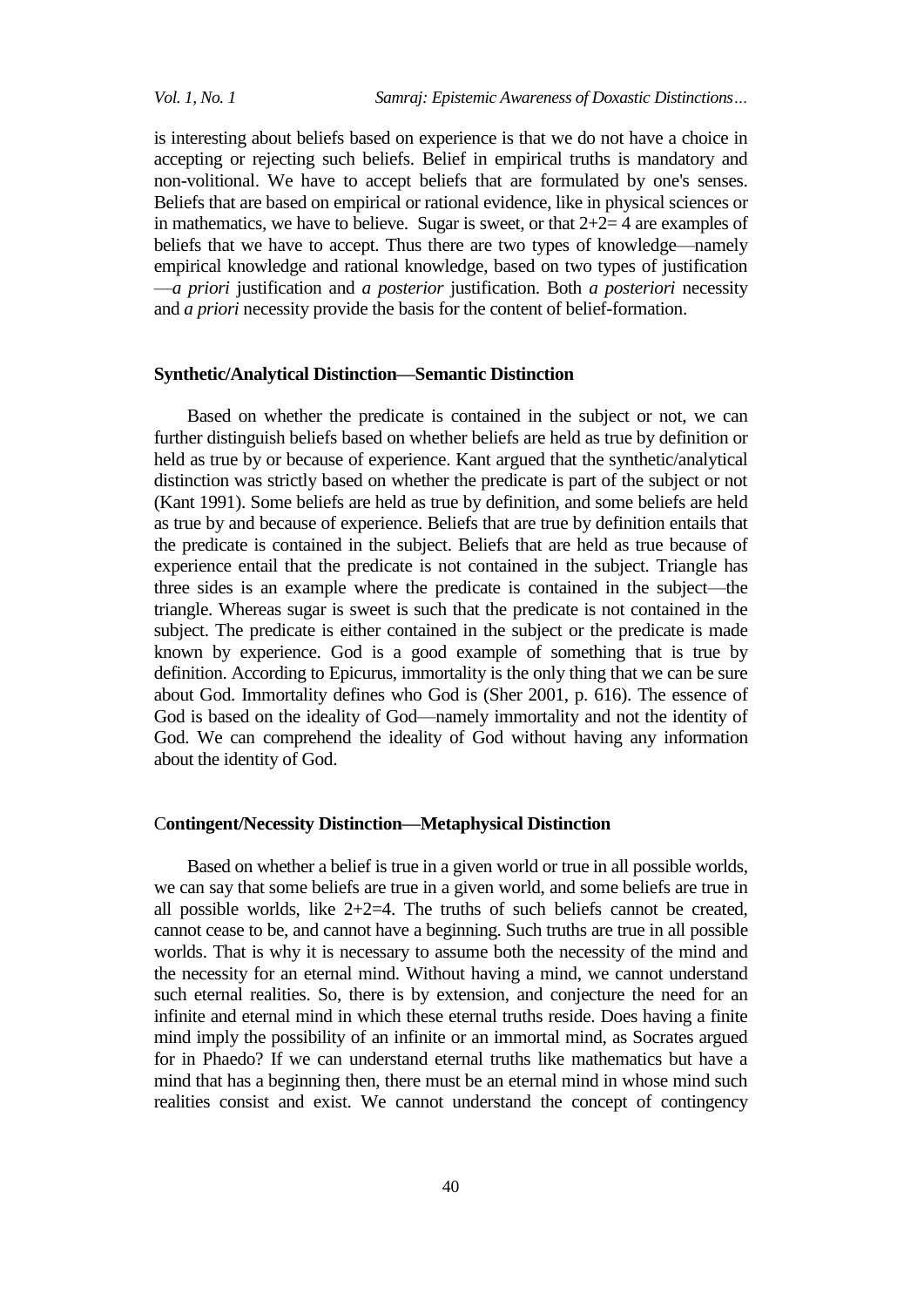independent of understanding the concept of necessity. What is physical or empirical is true in a given world. But what is rational and metaphysical is true in all possible worlds.

### **What Counts as Justification in Belief-Formation**

While empirical justification provides the basis for what is reducible, extraempirical justification provides the basis for what is irreducible. What counts or discounts as evidence? To argue that only empirical evidence counts as evidence is to discount the diverse ways of how beliefs are formulated. Empirical justification is crucial in holding inductive and reducible beliefs; as such, verifiability, falsifiability, demonstrability, repeatability, and predictability are considered essential to scientific investigation (Conee 1988, p. 389). However, irreducible beliefs related to metaphysical beliefs require an extra-empirical basis for an understanding of what is comprehended. As such, the relevance of questions, conjectures, and paradigms are considered essential in holding 'irreducible' beliefs. While empirical evidence can be the basis for reducible reality, we cannot provide empirical evidence for non-reducible realities, such as the self, freedom, and God. God is definable and believable when we become aware of *de dicto* and *de re* essence of God, even though the *de re* essence of God is inexplicable and the *de re* existence of God is unidentifiable (Swinburne 2004). We understand the *de dicto* necessity for God and the *de re* necessity of God when we define God as the creator and that God is a necessary being. However, both the *de dicto* essence and the de re essence of God cannot be verified or falsified by empirical evidence. Hence, the reality of God can be justified only by extra-empirical justification based on metaphysical or factual necessity (Swinburne n.d.). Similarly, the self and freedom can be held only as phenomenological conjectures. We are conscious of the self and the nature of intentionality, which is the basis for freedom, because of which, we can choose what to think, believe, and act (Brentano 2002).

When we have empirical evidence, belief is mandatory; however, when we have extra-empirical evidence, belief is not mandatory but volitional. While empirical verification is the basis for sense-evident beliefs and comprehension is the basis for self-evident beliefs, volition is the basis for the acceptance or rejection of phenomenological conjectures. What is phenomenological or existential is an either/or matter (Kierkegaard 1987). While the end process of empirical justification is the birth of verifiable, predictable, or practical knowledge, the end process of extra-empirical justification is the birth of existential and metaphysical conjectures. The phenomenological method allows us to use the physical, rational, and metaphysical *eye* to define what exists. The mind, as such is aware of what exists both in terms of what is reducible and what is irreducible. And at some point, what exits becomes irreducible either at the existential level like the self and freedom or at the quantum level —call it fields, energy, strings, or waves (Chalmers 2016, Greene 2019).

So, how do we acquire and justify beliefs in belief-formation? For the purpose of this study, there are four ways we can justify beliefs. We can justify beliefs by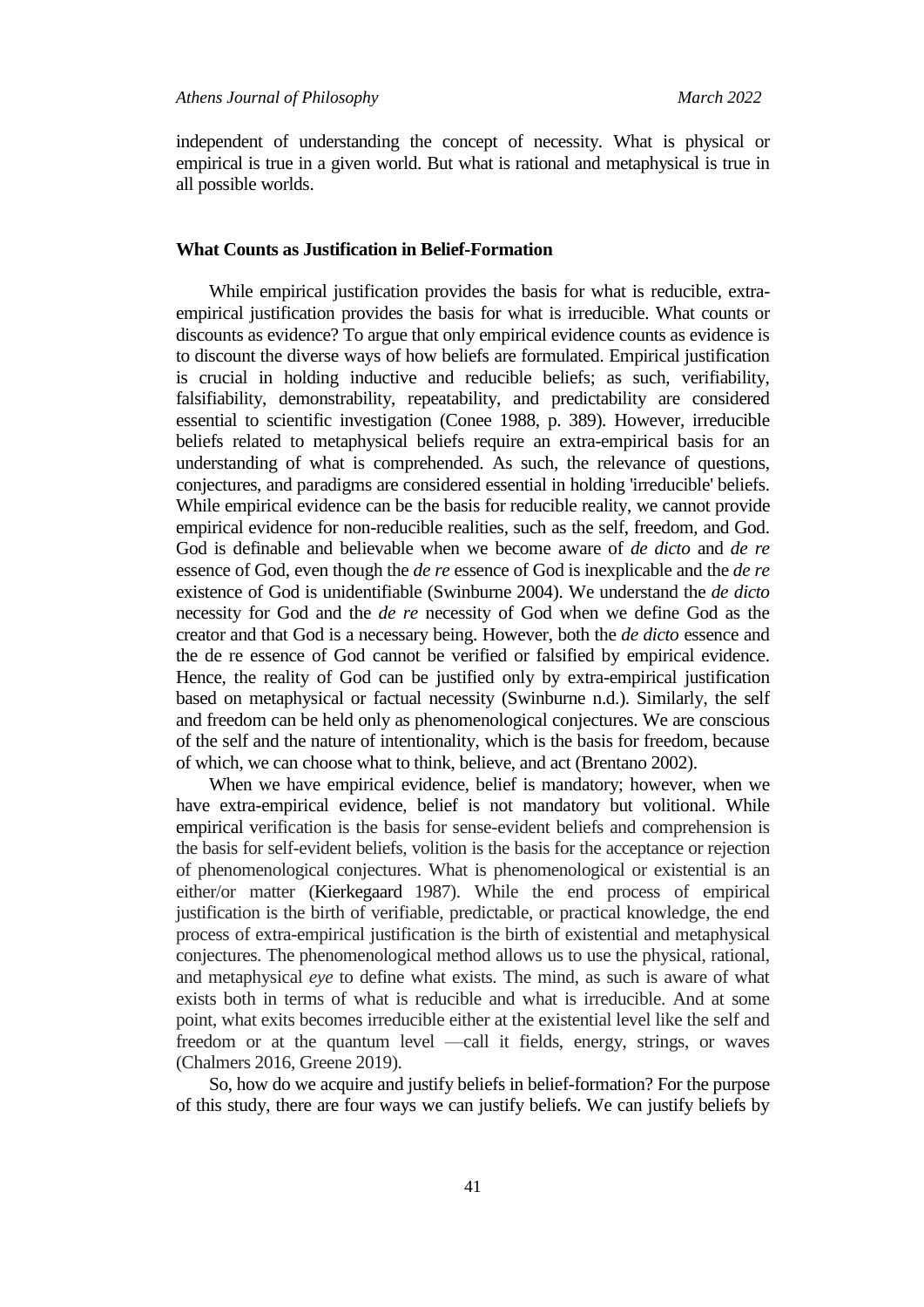$\overline{a}$ 

(1) the principle of confirmation (2) the principle of falsification, (3) the predictability principle, and (4) by phenomenological conjectures. Empirical justification can confirm or falsify epistemic claims. We can also confirm or falsify epistemic claims by the predictability principle. We can predict that the sun will rise tomorrow by past observation, or we can make a prediction based on possible future observation like Newton did-when he argued that the gravitational force on the moon would be 1/3 to that of the earth. We can make a prediction based on past observation, but we can also make predictions based on future observation, which can confirm or disconfirm one's belief (Popper 2016). The first three justification can be done by empirical justification. However, the last justification, namely phenomenological conjectures, can be done without empirical justification. The basis for belief rests with the analysis of the conscious phenomena itself, such as intuitive conjunctures in mathematics and morals.

There are two types of evidence, empirical evidence, and extra-empirical evidence. Since there are extra-empirical justification for beliefs, we can hold beliefs with or without, against or regardless of empirical evidence. Evidence or justification for beliefs is not limited to only empirical evidence. To be able to verify, falsify, or predict reductive claims can be based on empirical justification. However, to accept unfalsifiable or irrefutable and non-reductive beliefs such as existential assertions, mathematical (Fibonacci) sequence<sup>3</sup>, ratios, infinity, and numbers can be possible only by phenomenological or rational justification. Why unfalsifiable or irrefutable beliefs require phenomenological or rational justification is because empirical justification cannot be the basis for its veracity—no empirical evidence to confirm, disconfirm or refute non-reductive claims. Existential assertions and metaphysical truths cannot be subjected to empirical testing methods because they are phenomenological conjectures based on the dictates of conscience or reason. Moral conjectures such as it is "better to be just than unjust"; "it is better to good than evil," or it is better not to do certain things than to do certain things cannot be falsified because they are lived truths. Morals are true because we discern right from wrong and choose to do right or wrong. Similarly, historical facts are not repeatable (Walls 2014); we cannot refute or go back to see things as they were. Creativity is a non-reductive reality, as such, cannot be reduced to a brain state. Creativity along with non-reductive beliefs, such as self, freedom, and the concept of God, can be accepted only as phenomenological conjectures.

Empirical evidence is one way but not the only way we can know about reality. There are two kinds of reality—reality that is dependent on the mind and reality that is not dependent on the mind. Physical reality is a reality that is mindindependent; mathematics and morals are two kinds of reality that are minddependent. However, while we cannot have mathematical truths without the mind, mathematics is not of our own making (Goodman and Snyder 1993). And if mathematical truth seems to be timeless, then there must be an eternal mind in whose mind such realities exist. The reality of mathematics and morals has no particular place or location, as such, referred to as logical or abstract space

<sup>3</sup>Mathematics—Fibonacci sequence and the Golden Ratio. Available at: https://www.youtube. com/watch?v=mVO2dcuR7P0.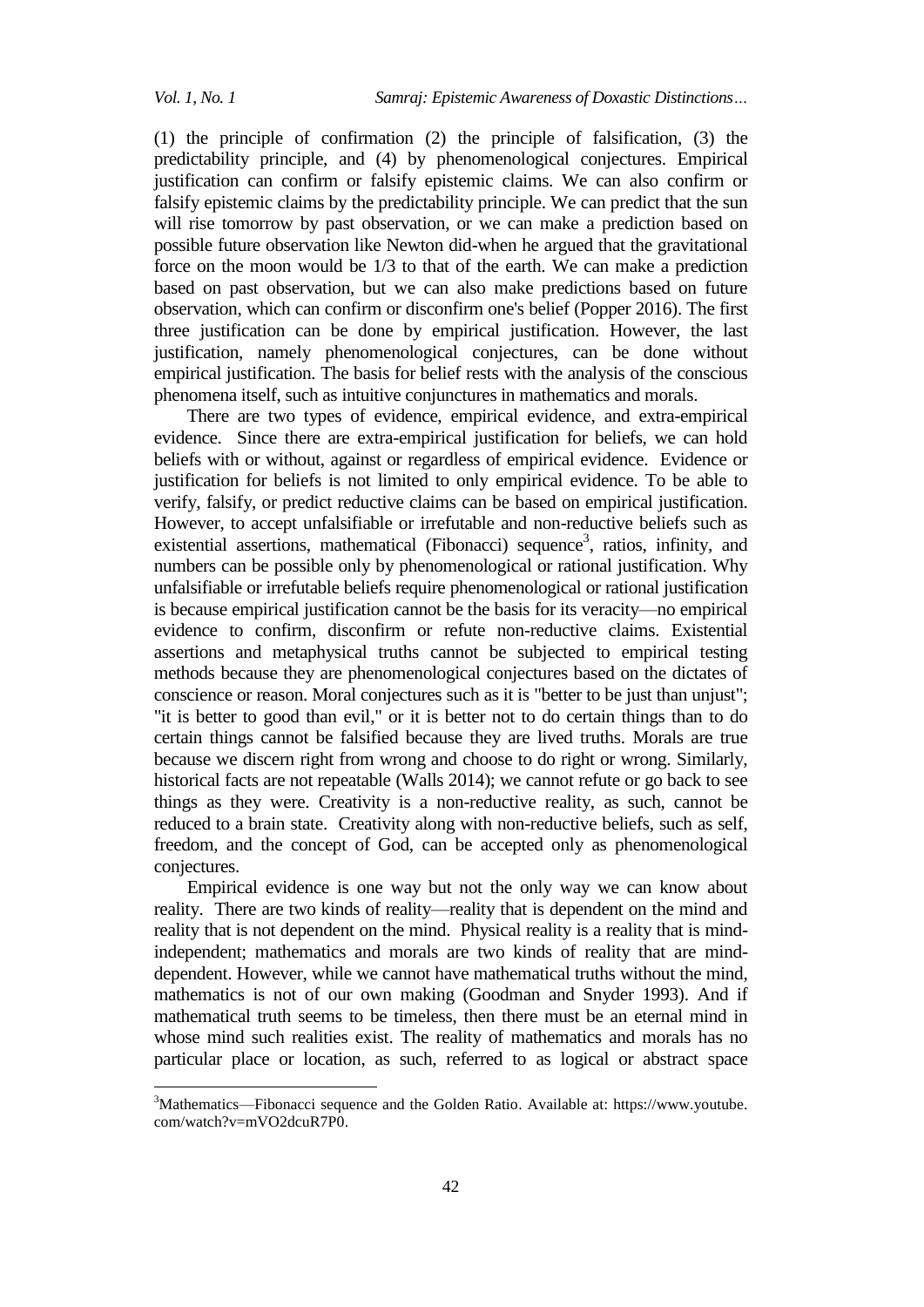(Herrick 1994). The mathematical reality, like moral reality, is non-spatial, nonphysical, and non-temporal. However, unlike math, morals entail action to do what is right –which is mind-dependent. The conscious self must 'will' to act. So there is reality and what we know of reality. But while what is real is mind-independent, what we know of what 'is' is mind-dependent.

## **Types of Beliefs**

Beliefs as mental states can be defined, defended, and believed. Beliefs are referred to as proportional attitudes—(believing, hoping, or willing) because of the content of the propositions (Chisholm 2002, Engel 2004). However, the content of consciousness or propositions is such that it can be reductive or non-reductive. What we are cognitive *of* can be reducible or irreducible. If it is reducible, then it can be verified objectively, but if it is irreducible, then it would remain subjective and known only subjectively. So the mind is aware of beliefs that are reducible and beliefs that are irreducible. Both empirical evidence (reductive) and extraempirical evidence (non-reductive) evidence play an important role in belief formation. When we realize that at one level of our inquiry, what is known is irreducible, and at that level, there is no empirical evidence for a non-reductive given. So the types of beliefs define what role empirical or extra-empirical evidence provides for beliefs. All beliefs are subjective, but because of the nature of reality, beliefs that are reductive are objective, beliefs that are non-reductive remain subjective. We shall now see how and what role empirical or extraempirical justification play in distinguishing different types of beliefs.

Depending on whether beliefs are supported by other beliefs or not, beliefs are either basic or non-basic. Basic beliefs are beliefs that are not supported by other beliefs, and non-basic beliefs are beliefs supported by other beliefs. Foundationlists argue that there are basic beliefs and that these beliefs support other beliefs, but themselves are held unsupported. Coherentists argue that there are no basic beliefs and that all beliefs are supported by other beliefs (Conee 1988, p. 395). The basis for basic- beliefs is that it is immediate, non-inferential, and direct (Alston 1993, p. 42). The basis for non-basic beliefs is mediatory, inferential, and indirect (Alston 1993, p. 44). Either inductive/reductive justification or deductive/non-reductive justification can establish basic beliefs. Both empirical and non-empirical justification can provide the basis for basic beliefs, which would justify non-basic beliefs. However, while basic beliefs are considered indubitable, incorrigible, and infallible, non-basic beliefs are considered as coherent conjectures (Alston 1993, p. 45).

Depending on whether beliefs are caused or willed, beliefs are either volitional or non-volitional. Non-volitional beliefs are mandatory. We do not choose to believe in such beliefs—we have to believe in such beliefs. "Seeing is believing" (Pojman 1985, p. 40). On the other hand, volitional beliefs, such as belief in God ((Pojman 1985, p. 41), freedom, and the self, are such that we must choose to believe in such beliefs. For no empirical evidence can be proof or guarantee for such beliefs. For instance, seeing God is not proof of establishing the essence of God. Belief in the essence of God can be held as 'true' independent of proof for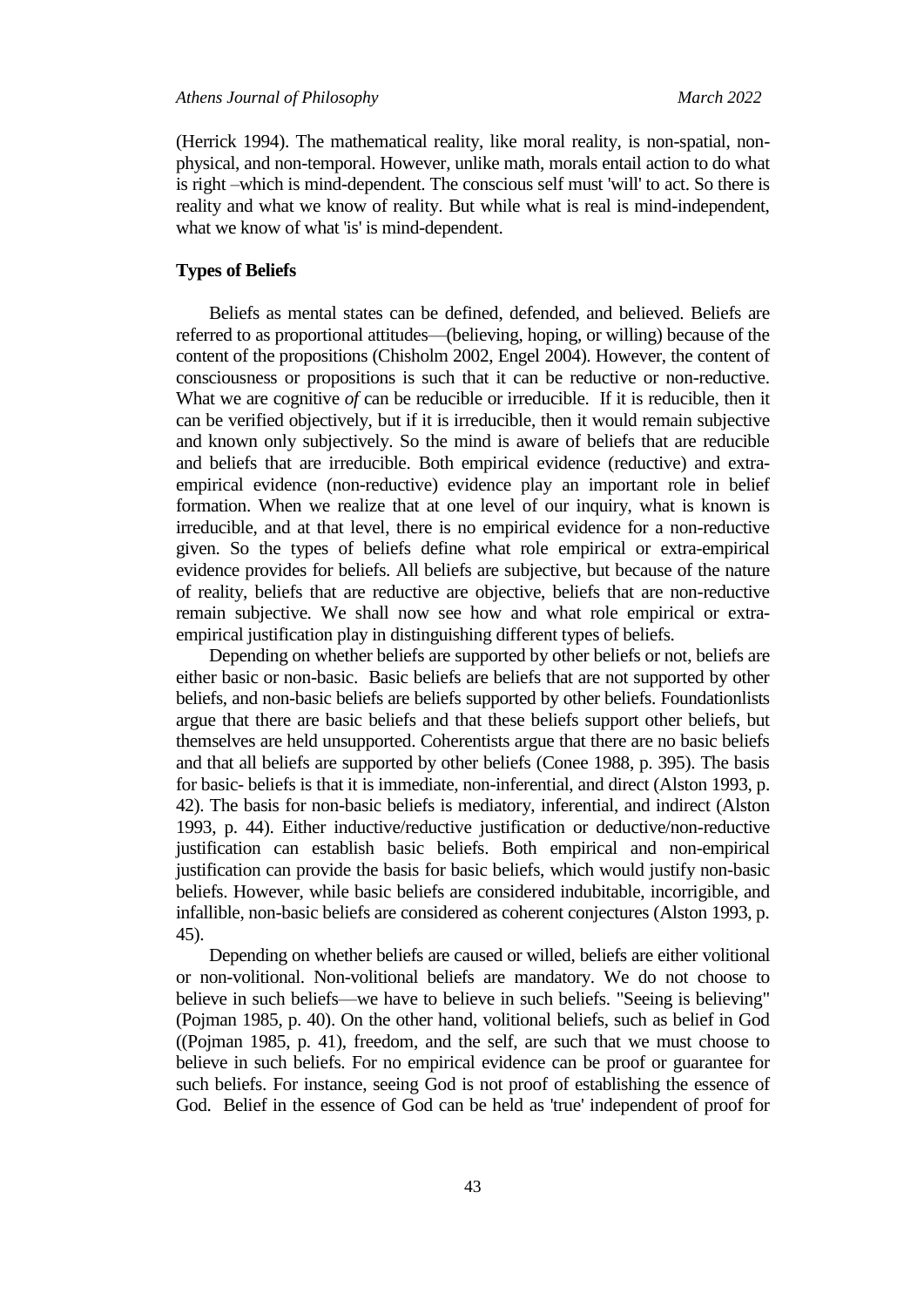the existence of God (Pojman 1985, p. 39). Seeing the existence of God is not proof for the truth of the essence of God. That is why God does not and cannot create theists or atheists. We must choose to believe or disbelieve the essence of God. Volitional beliefs are beliefs that we must choose to believe independent of any evidence presented. Adam, who saw God, would have had to choose to believe or disbelieve that who he saw was God. Non-volitional beliefs are called causal beliefs because they can be traced to empirical or inductive justification. Volitional beliefs are considered existential beliefs because they can be traced to extra-empirical or deductive conjectures. We cannot verify or falsify non-volitional beliefs (Hume 2004); we can only deny or affirm volitional beliefs.

Depending on whether beliefs are self-evident or sense-evident, beliefs are considered being either a *priori* or *a posteriori.* Beliefs are either empirical or rational. How beliefs are obtained divides beliefs into two types. Experience is the basis for empirical truths. Rationality is the basis for rational truths. Empiricists argue for inductive reasoning in that inductive justification provides the basis the verifiability and the basis for prediction (Carnap 1946, Williams 2001). Rationalists argue for deductive conjectures in by accepting premises, postulates, and paradigms that provide the basis for rational truth. Empiricists argue that what is not sensed is nonsense, while the rationalists argue for the three laws of thought—namely the law of identity, the law of contradiction, and the law of excluded middle, as the basis for truth. Strict positivists argue that only sense verifiable beliefs should be considered as justifiable. However, rationalists argue that non-empirical justification or conjectures can and do provide justification for rational truths.

Depending on whether the predicate is contained in the subject or not, beliefs are considered as being either synthetic or analytical. Beliefs are either true because of experience or beliefs are true by definition, independent of experience (Williams 2001). That is why rejecting *a priori* truth involves a contradiction while rejecting a *posterior* truth does not. To say that sugar is not sweet is possible because one could be sick when one's transducers might not be functioning well. But to say a triangle does not have three angles is involves a contradiction for a triangle without three angles in no triangle at all. Synthetic knowledge –i.e., sugar is sweet is true only because of experience (Hume 2004, p. 81). On the other hand, triangles have three sides is true by definition alone. Here extra-empirical justification is the basis for analytical conjectures, while synthetic beliefs require some sought of empirical justification.

Depending on whether beliefs are true in a given world or true in all possible worlds, beliefs are considered as being either contingent or necessary. Contingent truths are true in a given world, and necessary truths are true in all possible worlds. Until the 1970s, it was held that only a priori necessity could be held as true is true in all possible worlds. After Kripke, we now know that we can also hold *a posteriori* necessity as true in all possible worlds; once we know that water is H20, only what is H20 can be water is true in all possible worlds (Kripke 1980). However, *a posterior* necessity is established only because of empirical justification. However, metaphysical necessity can be established independent of empirical justification. Today most scientists would accept that scientific fact as probable or contingent in a given world. Here we can see the need for empirical justification to establish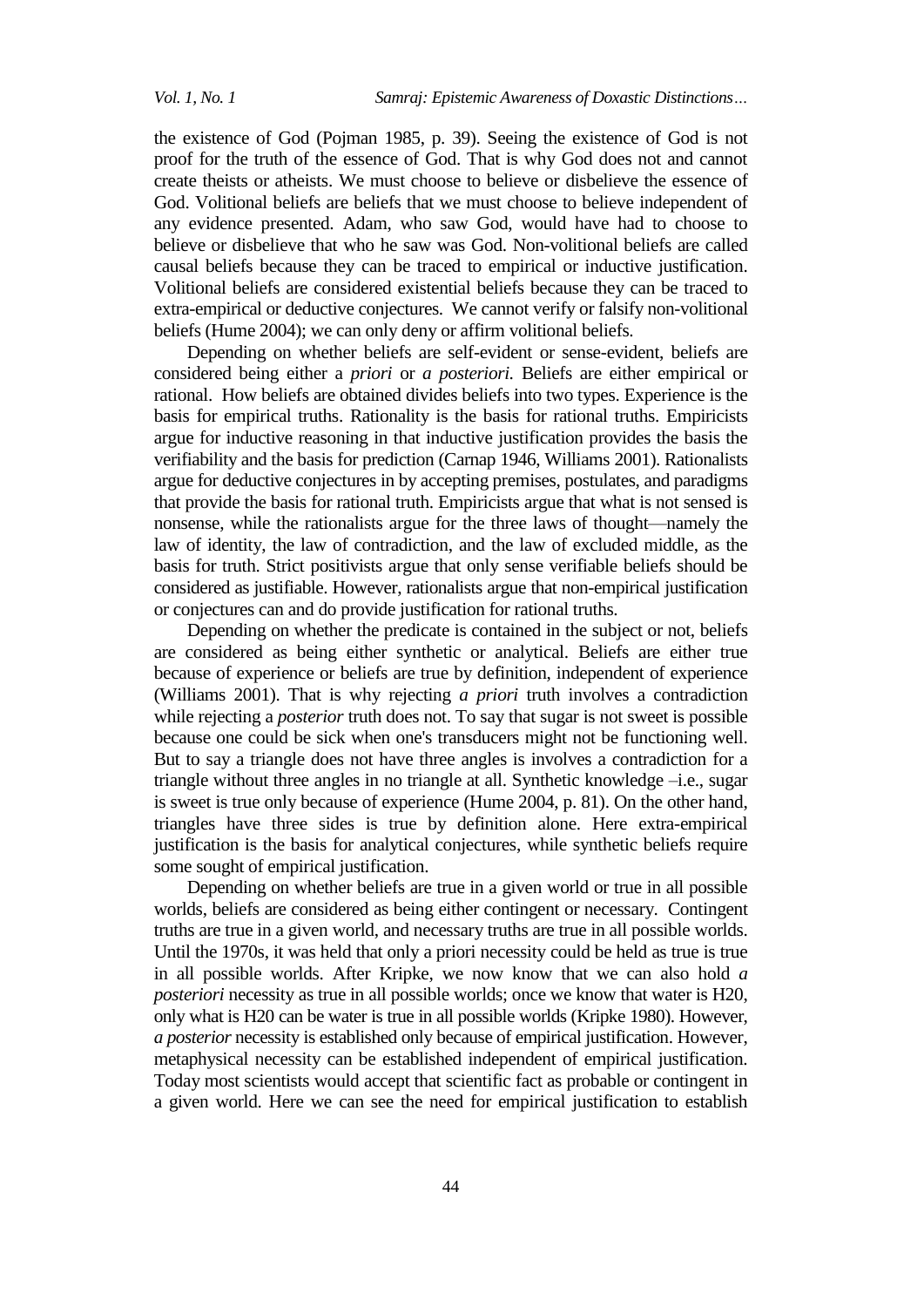contingent truths and non-empirical analysis and conjectures to establish necessary truths.

Depending on whether beliefs are verifiable, beliefs are accepted or rejected as scientific or not scientific. Beliefs that can be observed and shared are accepted as scientific beliefs. Observation and experimentation produce positive sense data $4$ . What does verifiability mean? If we say there is a black sheep, the positivists will only say that the visible part of the sheep is black<sup>5</sup>. Only sense experience shared with others is scientific knowledge<sup>6</sup>. Ideas related to God, freedom, or immortality of the soul is not observable hence not explicable and definitely not verifiable. The positivists will confirm what they can confirm—nothing more or nothing less. The positivists argue that observational justification is the basis for the correspondence theory of truth, as such would reject all forms of non-empirical justification as the basis for truth (Hempel 1935, p. 50). Here we notice that verifiable beliefs require empirical justification and non-verifiable beliefs require extra-empirical justification because non-verifiable beliefs deal with non-reductive truths.

Depending on whether beliefs are falsifiable, beliefs are considered as science or non-science—pseudoscience. If the emphasis is on the confirmation principle, then it is pseudoscience (Grattan-Guinness 2004); if the emphasis is on the falsification principle, then it is science (Popper 2016)—refutable in practice and in principle (Ayer 1946, p. 32). If a belief is not falsifiable, then it is not a matter related to science. Falsifiability means that it is inherently testable (Ajayi 2017). Falsifiable beliefs are beliefs that can be refuted or disproved. Falsifiable and verifiable are two different things<sup>7</sup>. "There is a unicorn" is verifiable but not falsifiable. All unicorns are white is falsifiable but not verifiable.<sup>8</sup> Falsifiable means testability and implies refutability/predictability. We can predict a theory to be false in the future (Wigmore 2017). While we can verify or falsify empirical truth (Gezelter n.d.), Popper argued that it is impossible to know that a theory is true based on observation. Only 'falsification 'is deductively valid (Gezelter n.d.). If T, then O; Not O; Not-T. On the other hand, If T, then O; O; T, is deductively invalid. Falsifiability<sup>9</sup> can disconfirm that all swans are white, but no amount of verifiability can establish the veracity that all swans are white. While we can either verify or falsify a claim, Popper argued that verification could not affirm as much as what falsification can assert. As such, Popper argued that falsification should be the line of demarcation between science and pseudoscience. Science has to be verifiable in practice and in principle.

Consider the statement—All crows are black. Are we talking about all crows that exist now, and does it include all crows in the past and future? For it is not possible to verify past crows. Verifying that crows are black cannot confirm that

 $\overline{a}$ 

<sup>&</sup>lt;sup>4</sup>What is positivism. Available at[: https://www.youtube.com/watch?v=9yCpTe9e-MI.](https://www.youtube.com/watch?v=9yCpTe9e-MI)

<sup>&</sup>lt;sup>5</sup>What is positivism. Available at[: https://www.youtube.com/watch?v=9yCpTe9e-MI.](https://www.youtube.com/watch?v=9yCpTe9e-MI)

<sup>&</sup>lt;sup>6</sup>What is positivism. Available at[: https://www.youtube.com/watch?v=9yCpTe9e-MI.](https://www.youtube.com/watch?v=9yCpTe9e-MI)

<sup>&</sup>lt;sup>7</sup>What are the value of unfalsifiable beliefs. Available at: https://philosophy.stackexchange. com/questions/51397/what-is-the-value-of-unfalsifiable-beliefs.

<sup>8</sup>What are the value of unfalsifiable beliefs. Available at: https://philosophy.stackexchange.co m/questions/51397/what-is-the-value-of-unfalsifiable-beliefs.

<sup>&</sup>lt;sup>9</sup>Theory or hypothesis to be contradicted by evidence.--"All [swans](https://en.wikipedia.org/wiki/Swan) are white" is falsifiable because we can observe that black swans exist.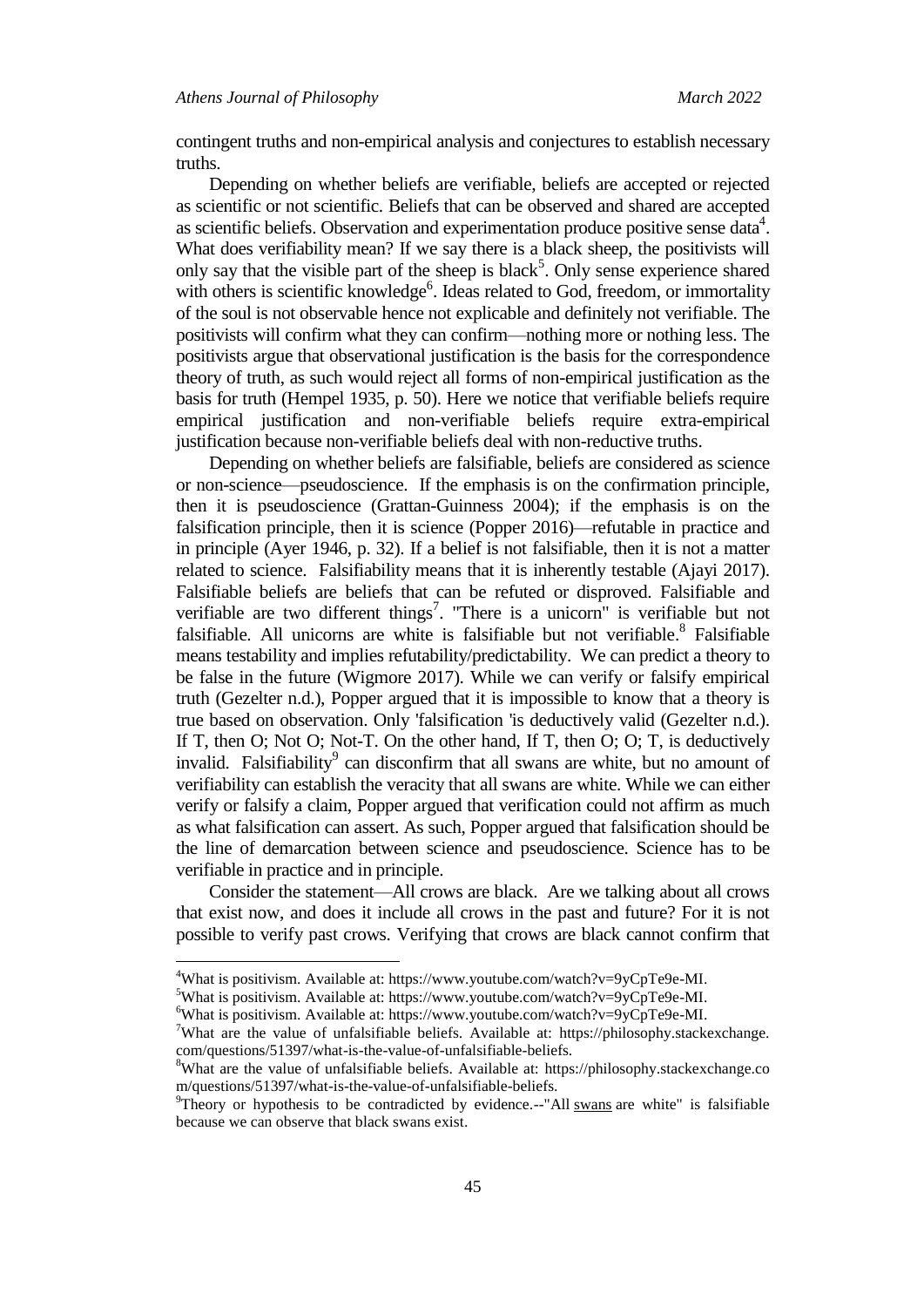all crows are black. One instance of disconfirmation that crows are not black does not negate that crows are not black, only that *all* crows are not black. Smoking causes cancer does not mean it will cause cancer. We can establish by instance confirmation that smoking causes cancer, but no amount of confirmation can establish that smoking will cause cancer. We cannot prove a hypothesis (that all crows are black) by confirmation but we can disprove it by disconfirmation or falsification— showing one instance of a non-black crow) (Olszewski and Alvaro Sandroni 2011, p. 788). Falsifiability could be an ideal basis for scientific theories, but verifiability is a sufficient basis for scientific investigation. Testability or predictability/repeatability rather than falsifiability is a minimal requirement for science (McNaughton 1999).

Depending on when and why beliefs are considered as unfalsifiable, beliefs are either phenomenological conjectures or existential assertions. Are there unfalsifiable beliefs—such as conjectures for non-spatial entities, non-temporal beings, and the self? "I am conscious," "there is God' "I am free" are unfalsifiable beliefs that are justifiable only by the phenomenological investigation. "Free will is not a testable hypothesis." The reality of freedom is neither verifiable nor falsifiable (McNaughton 1999); belief in liberty is unfalsifiable. Unfalsifiable beliefs are like axioms that cannot be proven wrong. Empirical justification cannot establish nor negate existential assertions and phenomenological conjectures. These do not come under sciences, according to Popper, because it cannot be verified or falsified by empirical means, as such, requires phenomenological investigation. That is why it is argued that we do not have freedom from metaphysics, but we do have the liberty to engage in metaphysics. Unfalsifiable beliefs are metaphysical conjectures. Metaphysical conjectures can be held as true with or without, against, or regardless of empirical evidence.

Depending on whether beliefs include the truth condition—truth or falsity/ right or wrong, beliefs are considered as being either 'open' or 'closed'. Open beliefs are beliefs that are not accompanied with the assertions of truth or falsity as part of the claims, such as "Snow is white". Closed beliefs or sentences that are accompanied with truth assertions as part of the claim, such as "It is true that snow is white." Adding the word truth or falsity to a statement does not make the statement true or false. While empirical justification is the basis for the veracity of an account, empirical evidence cannot be the basis for moral and religious views. Abortion is right or wrong cannot be reduced to an empirical given.

Depending on whether beliefs are ambiguous or not, beliefs are considered as being either *de dicto* or *de re.* If the pronoun is ambiguous (*John* knows that *he* is tall) or the noun is not replaceable, then it is considered as *de dicto.* On the other hand and if the pronoun is clear and the noun is replaceable (Superman is Kent Clark) then it is considered as *de re.* Here again, if the ambiguity is *de dicto,* then it involves empirical justification; on the other hand, if the ambiguity is *de re,* then extra-empirical or phenomenological conjecture is required.

Depending on whether beliefs are sense-assertive or self-assertive truths, the established truth is either empirically true or metaphysically true. Sense assertive truths can be an empirical given. However, self-assertive truths cannot be an empirical given. As such, while sense assertive truth can be verified, self-assertive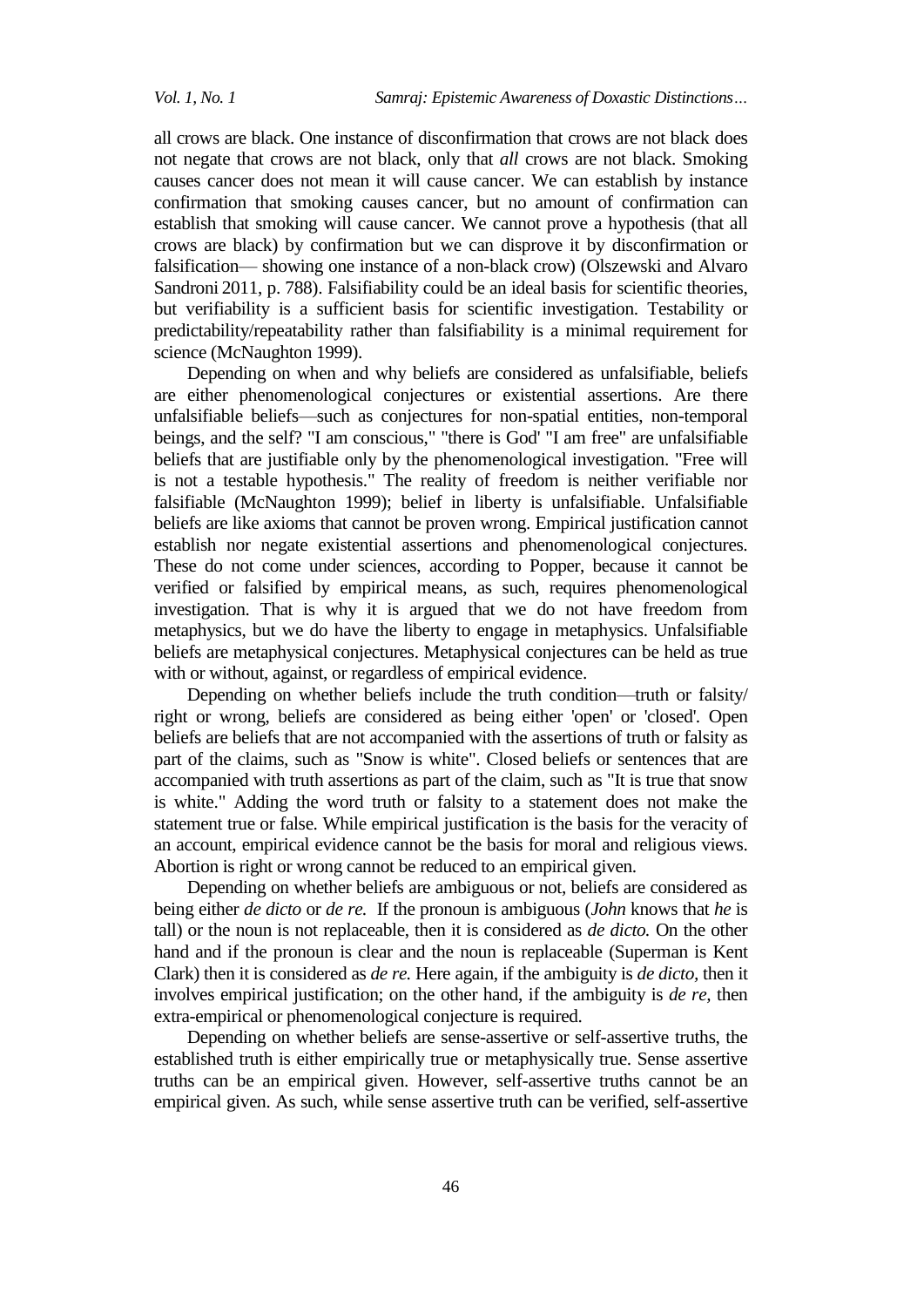truths cannot be verified. Someone's like or dislikes cannot be empirically verified. As such, existential and metaphysical assertions such as "I like chocolate, ""I am free," or "I believe in God "do not require anything more or less than their claim. Existential or metaphysical beliefs can be held with or without, against, or regardless of empirical evidence because phenomenological justification or conjectures is the only basis for holding such beliefs. Humans do not choose to be conscious, have a conscience, or be free; humans are conscious, have a conscience, and are free. To be conscious, have a conscience and be free is an existential given. Empirical justification cannot establish nor negate these metaphysical claims. When we accept the cognitive self, the volitional self, the moral self, and the divine self, metaphysics is a given. We are born to be metaphysicians either in the acceptance or the rejection of metaphysical truths. That is why while we have the freedom to accept or reject metaphysical truths, we do not have the freedom to escape from metaphysical truths. As such, metaphysical beliefs are belief decisions for or against what his known, as such in the words of Kierkegaard, an either/or matter (Kierkegaard 1987, p. 176).

Depending on whether beliefs are considered as a paradigm or a principle $^{10}$ , beliefs can be either a factual given or a phenomenological given. While what is considered as a factual given can have an empirical basis, what is considered as a phenomenological given does not need an empirical basis. For instance, belief in the cosmic inflation theory or the creation and expansion of the present universe by repulsive gravity is a demonstrable hypothesis<sup>11</sup>. However, belief in the self as a phenomenological given is not an empirically demonstrable given. Though MRI imaging can detect whether one's brain is dead or alive, it cannot tell whose brain is alive or dead. The conscious self is undetectable. The assertion that the creation and the expansion of the universe happened in less than a second, resulting in a flat universe,  $12$  is again demonstrable. However, there is no empirical evidence as to how and when insentient matter becomes sentient. Empirical evidence is one way but not the only way we can demonstrate truth. What is reductive (water is H2O) is a factual or an empirical given. Dissimilarly, what is non-reductive (the self and freedom) is a phenomenological given without an empirical basis. Only phenomenology can allow us to understand the reality of the self and freedom.

 $\overline{\phantom{a}}$ 

<sup>&</sup>lt;sup>10</sup>Axiomatic.

<sup>11</sup>Alan Guth explains inflation theory. Available at: https://www.youtube.com/watch?v=rEXD gpttmyc.

 $^{12}$ Alan Guth explains inflation theory. Available at: https://www.youtube.com/watch?v=rEXD gpttmyc. (It appears flat because the north/south circumference is smaller than the east/west circumference}. It appears that the empirical evidence that the creation and expansion of the universe was accomplished faster than the speed of light.is the basis for the reality of the universe.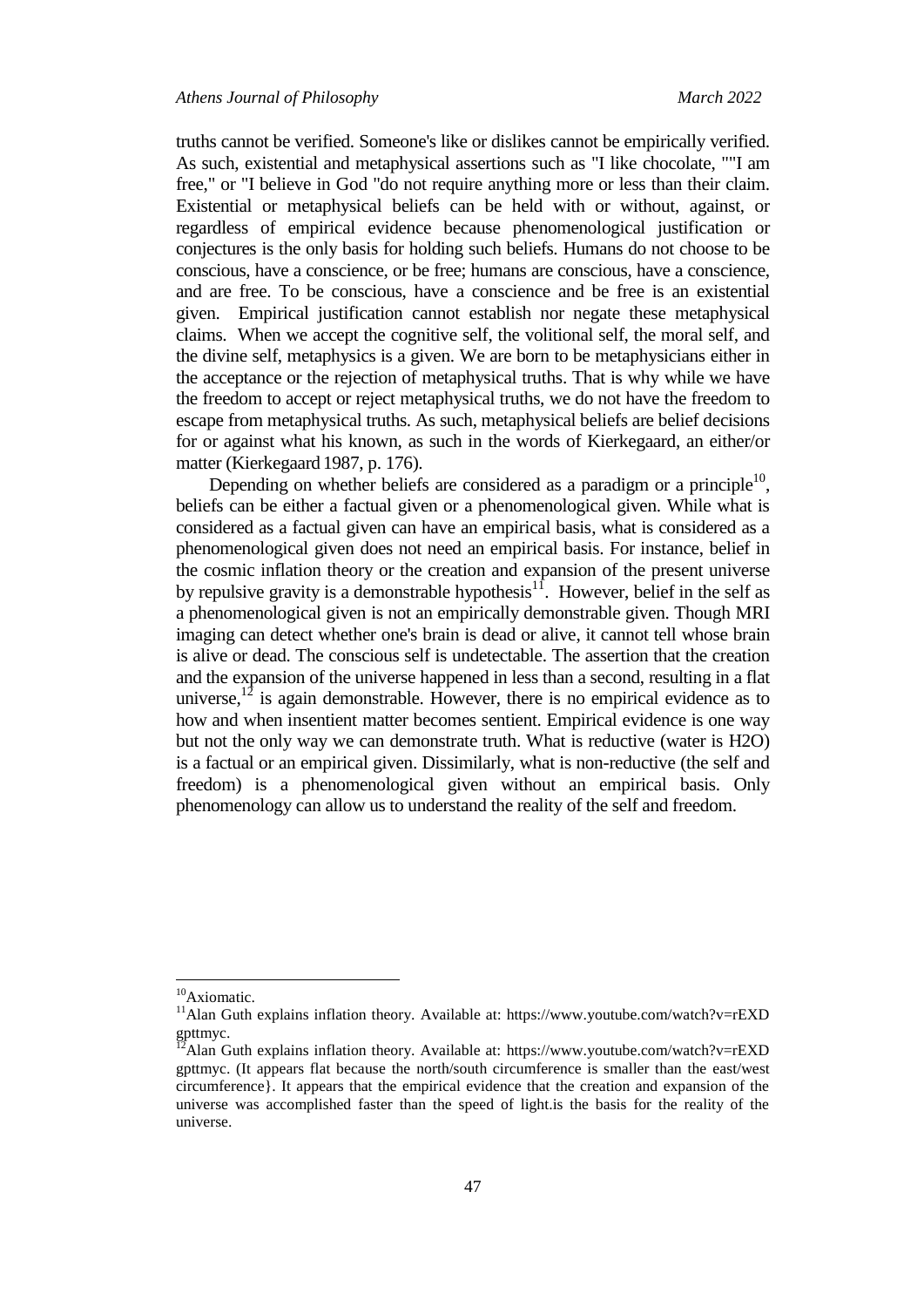#### **Conclusion**

Beliefs can be held with or without, against, or regardless of empirical evidence because empirical evidence is one way but not the only way of knowing reality. Beliefs as mental states can be defined either as being *a priori* or *a posteriori*; basic or non-basic, contingent or necessary, volitional or non-volitional, verifiable or not verifiable, falsifiable or unfalsifiable, *de dicto* or *de re*, closed or open. Depending on whether beliefs are sense-evident or self-evident, beliefs are either synthetic or analytic. Depending on whether beliefs are supported by other beliefs or not, beliefs are either *basic* or *non-basic.* Depending on whether beliefs are true in a given world or true in all possible worlds, beliefs are either contingent or necessary. Depending on whether what we know is caused or chosen, beliefs are either volitional or non-volitional. Depending on how beliefs are ascertained, beliefs are either confirmable or falsifiable. Depending on whether beliefs we hold are mind-dependent or mind-independent, beliefs are justified empirically or nonempirically. Depending on the ambiguity of a sentence, beliefs are either *de dicto* or *de re*. Depending on whether beliefs are considered as a paradigm or model, beliefs can be either empirically demonstrated or phenomenally acknowledged. Depending on whether beliefs are defined as true or false, beliefs are considered either '*closed'* or '*open.*' Depending on whether beliefs are understood as a paradigm or a principle, beliefs can be either a factual given or a phenomenological given. Acceptance of reductive or empirical beliefs is mandatory as such non-volitional. Acceptance of beliefs that are non-reductive or metaphysical is not mandatory as such volitional. We are born to either accept or reject metaphysical truths. Whether you affirm or deny metaphysical truths, we are all metaphysicians. Existential assertions and phenomenological conjectures can be accepted with or without, against, or regardless of empirical evidence.

Beliefs as mental states are about what is physical or about what is phenomenological. Beliefs related to the physical are reductive; beliefs related to what is phenomenological are non-reductive. Both empirical and extra-empirical justification play an important role in belief-formation in science and metaphysics alike. While 'reality' is either mind-independent or mind-dependent, beliefs about reality are either empirically justified or extra-empirically justified. Beliefs related to mind-independent realities like that of matter or what is physical are inductive and reductive. Beliefs related to mind-dependent realities are either like mathematics, deductive, non-reductive, non-physical, non-spatial, and non-temporal, having an abstract location, or like morals, non-reductive, intentional, and irrefutable, having an abstract location in one's mind. As such, beliefs about reality are either verifiable, falsifiable or unfalsifiable. Verifiable and falsifiable beliefs (related to the physical or material world), are inductive and reductive and can be verified or falsified by empirical methods. However, unfalsifiable or irrefutable beliefs (related to the psychical or mental world), which are deductive and non-reductive, cannot be ascertained by empirical justification. Evidence or justification for beliefs are not limited to empirical evidence alone; it can involve extra-empirical justification. As such, questions, postulates and paradigms, and phenomenological conjectures provide justification for non-empirical beliefs. There can be no need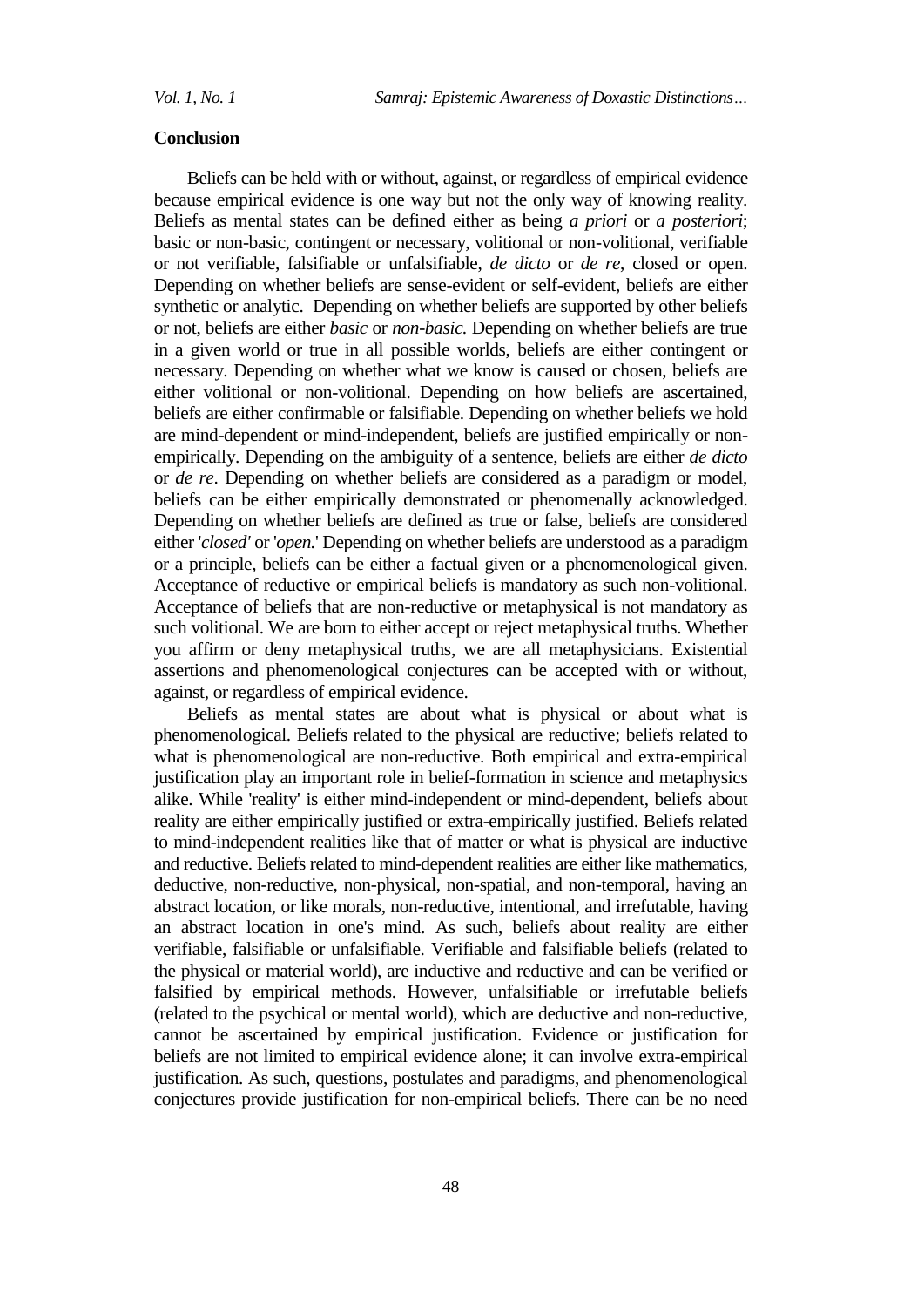*Athens Journal of Philosophy March 2022*

for empirical justification for non-reductive existential assertions or phenomenological conjectures--such as belief in the self, freedom, and belief in God. The phenomenal self and freedom are non-reductive realities similar to what is at the quantum level. Empirical justification cannot establish nor negate existential assertions and phenomenological conjectures. When we recognize the nature of different types of beliefs: we (1) understand why we can accept beliefs with or without; against or regardless of empirical evidence, (2) understand when the acceptance of beliefs is mandatory or non-volitional and when the acceptance of beliefs is non-mandatory or volitional. (3) Understand when to define beliefs as *justified true belief* and when to define beliefs as *justified belief-decision*. For all phenomenological beliefs are accompanied by a decision for or against what is comprehended.

#### **References**

- Ajayi V (2017) *Science knowledge is testable, falsifiable and verifiable* DOI=10.13140/ RG.2.2.24109.18407.
- Alston W (1993) Has foundationalism been refuted. In MF Goodman, RA Snyder (eds.), *Contemporary Readings in Epistemology*. NJ: Prentice Hal.

Ayer AJ (1946) *Language, truth and logic*. New York: Dover.

- Brentano F (2002) The distinction between mental and physical phenomena. In DJ Chalmers (ed.), *Philosophy of Mind*. New York: Oxford University Press.
- Block N (2002) Concepts of Consciousness. In DJ Chalmers (ed.), *Philosophy of Mind*. New York: Oxford University Press, 2002.
- Carnap R (1946) Remarks on induction and truth. *Philosophy and Phenomenological Research* 6(Jun): 997.
- Chalmers D (2016) *Are there things not material*. Available at: https://www.youtube.com/ watch?v =f0QPWQR5f9Q.
- Chisholm RM (2002) Intentional inexistence. In DJ Chalmers (ed.), *Philosophy of Mind*. New York: Oxford University Press.
- Conee E (1988) The basic nature of epistemic justification. *The Monist* 71(3): 389–404.
- Engel P (2004) Truth and the aim of belief. *Laws and Models in Science* (Jan): 77–97.
- Gettier EL (1993) Is justified true belief knowledge? In MF Goodman, RA Snyder (eds.), *Contemporary Reading*. NJ: Prentice Hall.
- Gezelter JD (n.d.) *Open science and verifiability*. Available at[: https://openscience.org/wp](https://openscience.org/wp-content/uploads/2009/11/PositionPaper1.pdf)[content/uploads/2009/11/PositionPaper1.pdf.](https://openscience.org/wp-content/uploads/2009/11/PositionPaper1.pdf)
- Goodman MF, Snyder RA (1993) *Contemporary readings in epistemology*. Englewood Cliffs NJ: Prentice Hall.
- Grattan-Guinness (2004) "The problem of induction": a fresh look at the logic of scientific theories. *Ekenntnis* 60(1): 107–120.
- Greene B (2019) *What is string theory*. Available at: https://www.youtube.com/watch?v =TI6sY0kCPpk&ab\_channel=WorldScienceFestival.
- Hempel CG (1935) On the logical positivists' theory of truth. *Analysis* 2(4): 49–59.
- Herrick P (1994) *The many world of logic*. Fort Worth: Harcourt Bruce College Press.
- Hume D (2004) An inquiry concerning human understanding. In S Luper (ed.), *Essential Knowledge*. New York: Pearson Longman.
- Kant I (1991) Prolegomena to any future metaphysis. In RC Hoy, LN Oaklander (eds.), *Metaphysics.* Belmont: Wadsworth Publishing company.